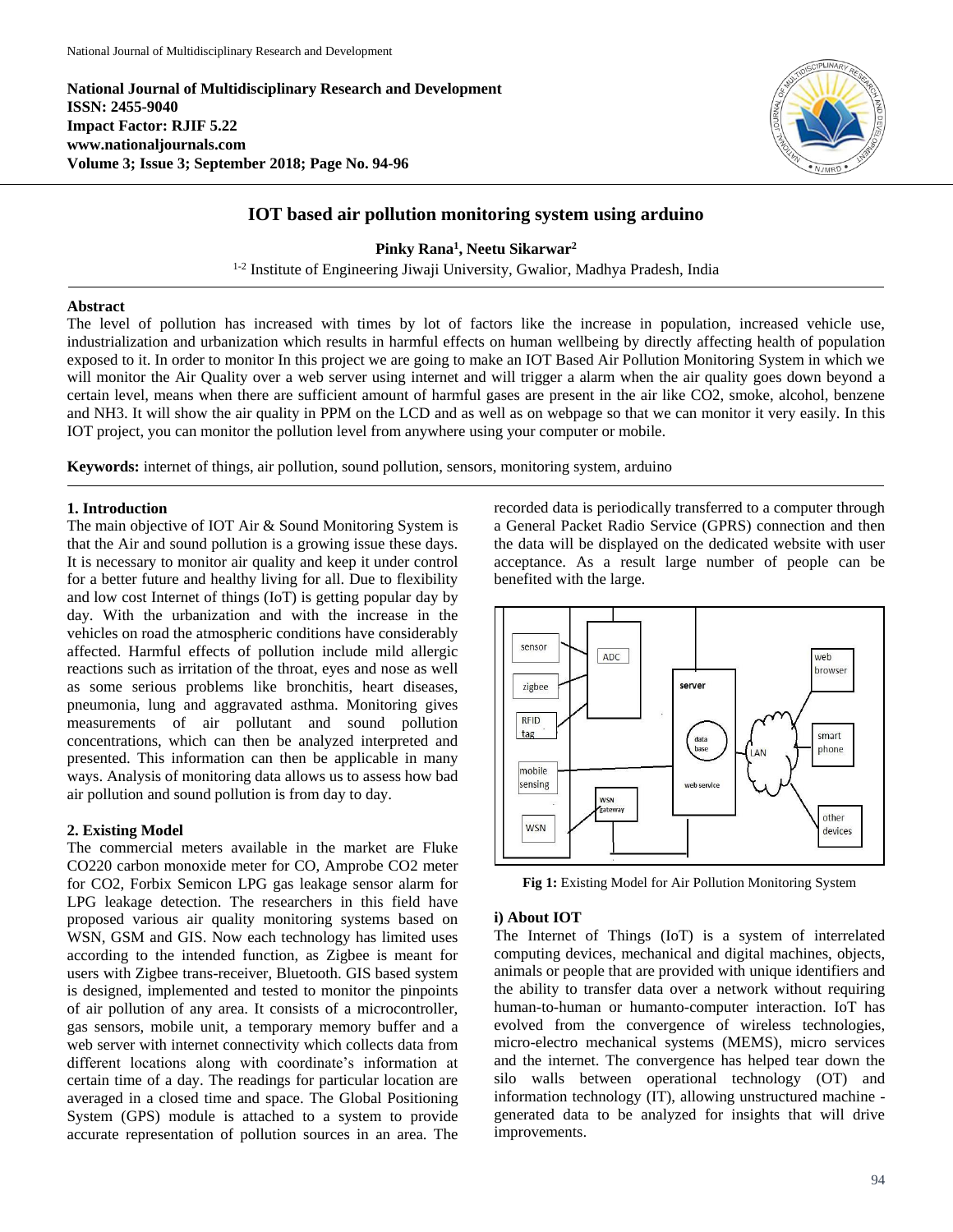#### **ii) Arduino**

Arduino is an open-source electronics platform based on easyto-use hardware and software. Arduino boards are able to read inputs - light on a sensor, a finger on a button, or a Twitter message - and turn it into an output - activating a motor, turning on an LED, publishing something online. All Arduino boards are completely open-source, empowering users to build them independently and eventually adapt them to their particular needs. The software, too, is open-source, and it is growing through the contributions of users worldwide.

## **3. Air Quality Parameters**

The important parameters that are considered in the proposed framework include:

- Carbon Dioxide (CO2) CO2 is colorless, odorless gas and non-combustible gas. Moreover, it is considered under the category of asphyxiate gases that have capability of interfering the availability of oxygen for tissues. Carbon Dioxide is a gas essential to life in the planet, because it is one of the most important elements evolving photosynthesis process, which converts solar into chemical energy. The concentration of CO2 has increased due mainly to massive fossil fuels burning. This increase makes plants grow rapidly. The rapid growth of undesirable plants leads to the increase use of chemicals to eliminate them.
- Sulphur Dioxide (SO2) Sulphur Dioxide is a colorless gas, detectable by the distinct odour and taste. Like CO2, it is mainly due to fossil fuels burning and to industrial processes. In high concentrations may cause respiratory problems, especially in sensitive groups, like asthmatics. It contributes to acid rains.
- Nitrogen Dioxide (NO2) Nitrogen Dioxide is a brownish gas, easily detectable for its odour, very corrosive and highly oxidant. It is produced as the result of fossil fuels burning. Usually NO thrown to the atmosphere is converted in NO2 by chemical processes. In high concentrations, NO2 may lead to respiratory problems. Like SO2, it contributes to acid rains.
- Smoke-About 1 million people are in habit of tobacco smoking globally of which majority population is from developing countries. Every year nearly 4.9 million people died due to smoking according to 2007 report. In addition, second hand smoke is serious threat to the health of people of all age's causes 41000 deaths each year.
- LPG-Liquefied petroleum gas (LPG) is an odorless and colorless liquid which evaporates readily into a gas. Leakage is normally detected by adding an odorant into it. It is considered under the category of highly flammable gases and it can be classified as a carcinogen and mutagen if Butadiene content is more than 0.1%. LPG may leak in the form of a gas or a liquid. If it leaks in the form of a liquid it evaporates quickly and will eventually form large cloud of gas in air which is relatively heavier than air thus drops to the ground. Whereas, LPG vapors travel along the ground for a long distance and gets collected in drains or basements. Gas leads to burn or explode after getting in touch with a source of ignition.
- Temperature and humidity- Measurement of temperature is important for safety of people and affects our life skills.

Greenhouse effect can be monitored by measuring temperature and comparing temperature changes from historical to present time especially since the industrial revolution using climate data. Humidity is a type of gas that protects us from UV rays from the sun and helps trap heat on Earth, thereby making the climate on Earth, a pleasant one for living. But as humidity increases, the warmth on Earth also increases which makes our life uncomfortable. Humidity is essential for various storage and food processing facilities.

## **4. Air Pollution Monitoring Equipment**

The different components of the equipment along with their intended purpose are discussed below:

### **i) Arduino Uno R3 microcontroller**

It is the most flexible hardware platform used based on ATmega328P which can be programmed according to the function where it is to be used. It has 6 analog inputs, 14 digital input/output pins (6 pins of these can be used as PWM outputs), a USB Connection, a 16 MHz quartz crystal, SPI, serial interface, a reset button, a power jack and an ICSP header as shown in Fig.3.The Arduino microcontroller is not only for technical audience but is intended for designers and artists as well because of its focus to usability based on its design which helps to achieve the intended goal  $[6]$ . It is the primary component of the framework. In addition, it is an open source microcontroller device with easily accessible software/hardware Platform and is compatible with many sensors available. Everything needed for its working is present on the board; we only require a USB cable to directly connect it to the computer or give power using battery source or AC to DC adapter to get started.

## **ii) ESP8266 Wi-Fi Module**

The ESP8266 Wi-Fi Module is a self contained SOC with integrated IP protocol stack that can give any microcontroller access to your Wi-Fi network. Wi-Fi module is capable of either hosting an application or offloading all Wi-Fi networking functions from another application processor. Every ESP8266 module comes pre-programmed with an AT command set firmware, meaning, we can simply connect to the Arduino device. The ESP8266 module is an extremely cost effective board.

### **iii) MQ135 Gas Sensor**

The Sensitive material used in MQ135 gas sensor is SnO2. The conductivity of this material is lower in clean air. The sensor conductivity increases with the increasing concentration of target pollution gas. MQ135 can monitor different kinds of toxic gases such as sulphide, ammonia gas, benzene series steam and CO2. The detection range is 10- 10,000 ppm with the voltage rate of about  $5.0V\text{+}0.1V$  AC or DC.

### **5. Circuit Diagram and Equipment**

Results should be the major findings of your experiment. You have to compare the results with previous studies done in same.